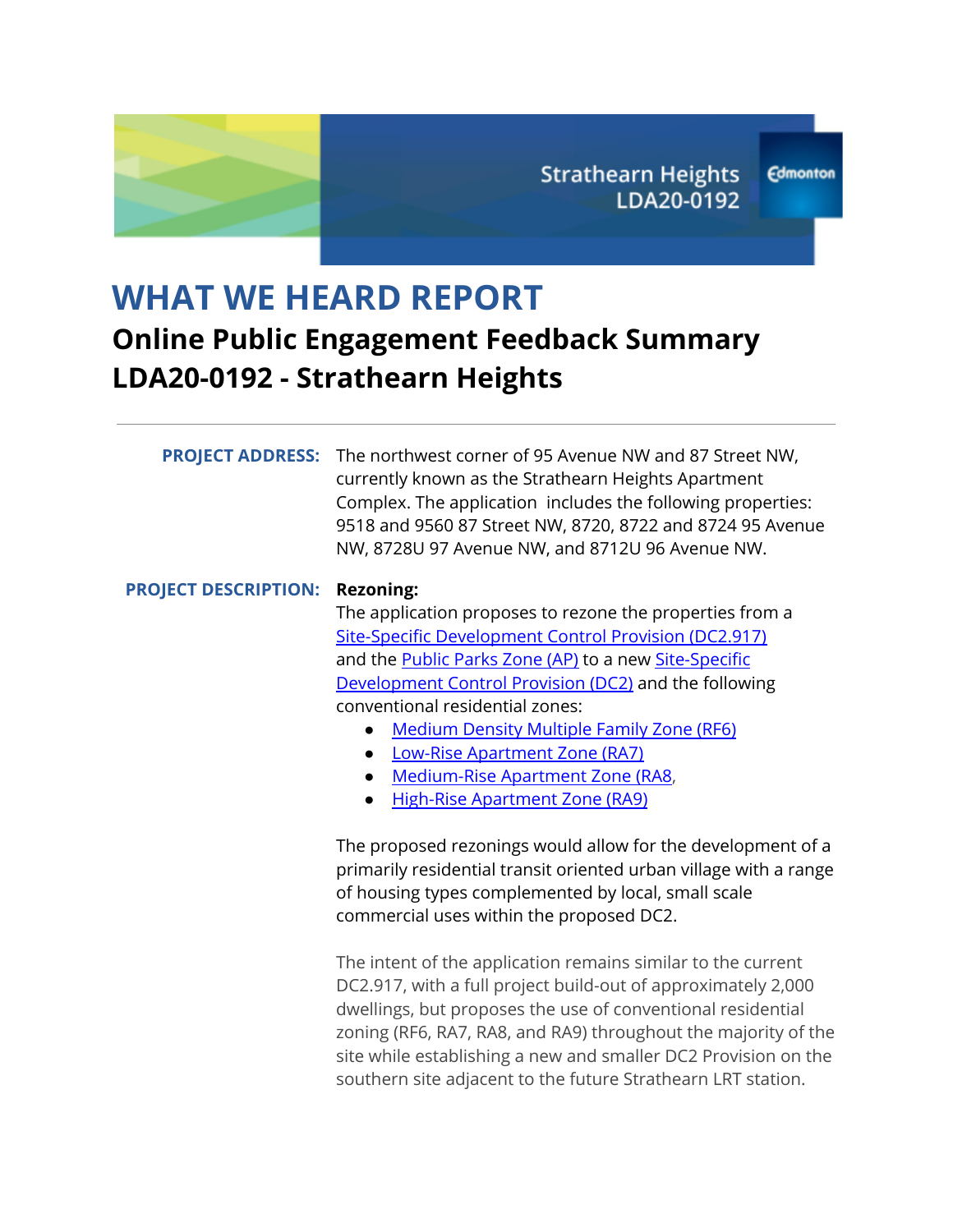The new (DC2) Site Specific Development Control Provision seeks to develop mid and high-rise apartment buildings with the following characteristics:

- Maximum building heights ranging from 40 m to 81m (approximately 10 to 20 storeys)
- Up to 500 total residential units ;
- Up to a total of 6,505 square metres of gross floor area for commercial uses;
- A maximum Floor Area Ratio of 5.0; and
- Surface and underground parking.

A map of the rezoning proposal could be found [here](https://www.edmonton.ca/sites/default/files/public-files/assets/LDA20-0192_RezoningMap.pdf).

#### **Road (lane) Closure**

The application also includes a proposed closure of portions of the laneway between 95 Avenue NW and 96 Avenue NW and west of 87 Street NW.

#### **Southeast Area Plan Amendment**

The application generally conforms with the intent of th[e](https://webdocs.edmonton.ca/infraplan/plans_in_effect/Southeast_Area_Plan_Consolidation.pdf) [Southeast](https://webdocs.edmonton.ca/infraplan/plans_in_effect/Southeast_Area_Plan_Consolidation.pdf) Area Plan, which supports the redevelopment of the Strathearn Heights Apartments site into a mixed-use urban village. Updates to the Southeast Area Plan were proposed to reflect the proposed rezoning.

Note: On June 8, 2021 City Council repealed 74 Plans including the Southeast Area Plan to reduce policy conflict and redundancy and allow for the future transition towards the establishment and use of District Plans as per the recently adopted City [Plan](http://edmonton.ca/cityplan). This means that the City Plan will take precedence and alignment to the repealed Southeast Area Plan will no longer be considered in the City's review of this application and recommendation to City Council.

- **PROJECT WEBSITE:** https://www.edmonton.ca/residential\_neighbourhoods/neighb ourhoods/strathearn-heights-rezoning **ENGAGEMENT** Online Engagement Webpage - Engaged Edmonton:
	- **FORMAT:** https://engaged.edmonton.ca/strathearnheights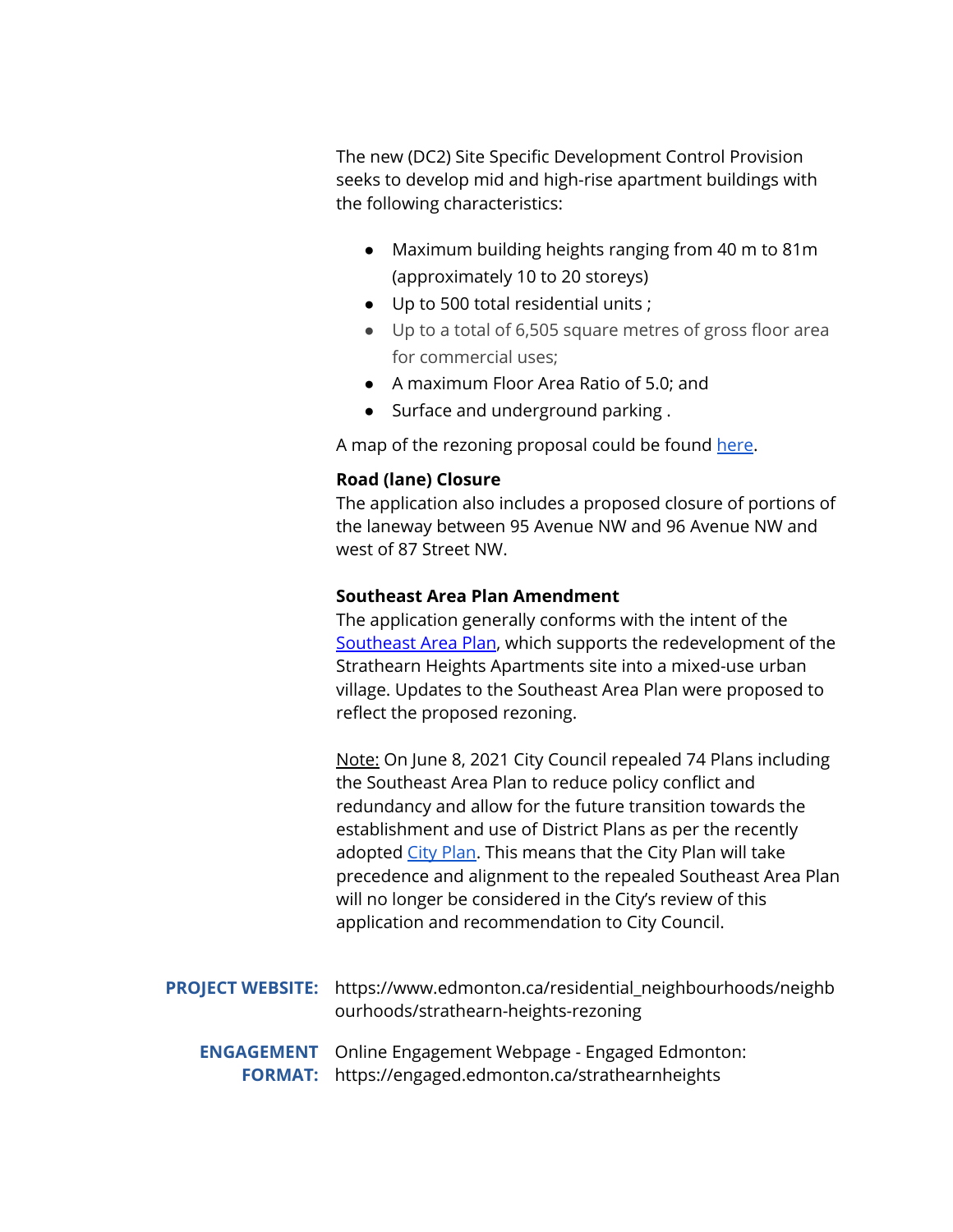#### **ENGAGEMENT DATES:** June 7 - 25, 2021

#### **NUMBER OF VISITORS:** ● Engaged: 54

- 
- Informed: 84
- Aware: 234

See "Web Page Visitor Definitions" at the end of this report for explanations of the above categories.

## **ABOUT THIS REPORT**

The information in this report includes feedback gathered through online engagement via the Engaged Edmonton platform from June 7 - June 25, 2021.

Input from Edmontonians will be used to ensure the review of the application takes local context into consideration and is as complete as possible. It will also be used to inform conversations with the applicant about potential revisions to the proposal to address concerns or opportunities raised. Feedback will also be summarized in the report to City Council when the proposed rezoning goes to a future City Council Public Hearing for a decision.

This report is shared with all web page visitors who provided their email address. This summary will also be shared with the applicant and the Ward Councillor.

#### **ENGAGEMENT FORMAT**

The Engaged Edmonton webpage included an overview of the proposed development, information on the development and rezoning process and contact information for the file planner. Two "tools" were available for participants: one to ask questions and one to leave feedback.

The comments are summarized by the main themes below, with the number of times a similar comment was made by participants recorded in brackets following that comment. The questions asked and their answers are also included in this report.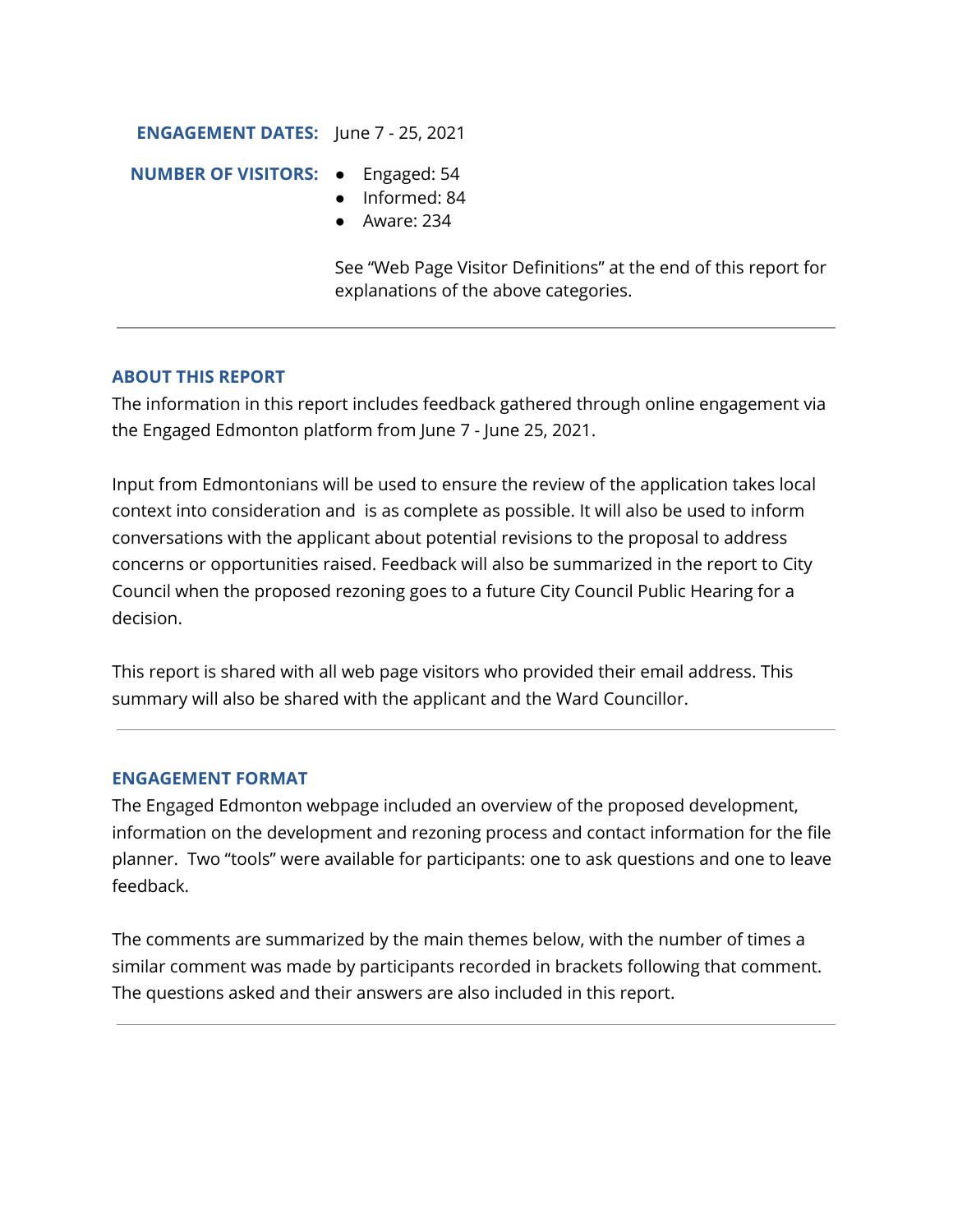#### **WHAT WE HEARD**

Opposed: 39 Support: 11 Some support with concerns: 5

#### **Comments**

#### **Location and relationship with surroundings**

- Concerns with development not integrating well with the neighbourhood (x18). Including:
	- $\circ$  This development will destroy the area (x3).
	- Towers are not appropriate for this neighbourhood (x3).
	- More thought and consideration is needed when attempting to integrate a redevelopment with surrounding homes and greenspaces (x2).
	- $\circ$  Design should fit into the community and be developed to enhance the current neighbourhood.
	- Towers appear to be out of place in this location and a preference to see more 'missing-middle' type developments.
	- Heights are overscaled and denser than existing detached single family houses.
	- This proposal increases the number of possible towers including additional towers added to the southern portions of the site.
	- There are only large apartment building blocks, with 4 storeys facing homes on all residential streets.
	- This was pitched as a walkable development that is Integrated into the existing community with affordable housing, large amounts of greenspace and a new boulevard access through the center mitigating traffic snarls. This is no longer included with the proposal.
- The proposal deviates from the original proposal where smaller buildings are to be located in the perimeter (x5). Including:
	- Row housing has been removed from 97 Avenue for RF6 zoning.
	- The original proposal provided a good mix gradually moving inside from neighboring homes (row house along roads facing homes), plenty of green space, and won awards for LEEDS for its design.
	- Integration with the rest of the community is particularly concerning with a jump from singles, to low-rise, then towers.
- Ideal location next to the LRT Stop (x4). Including: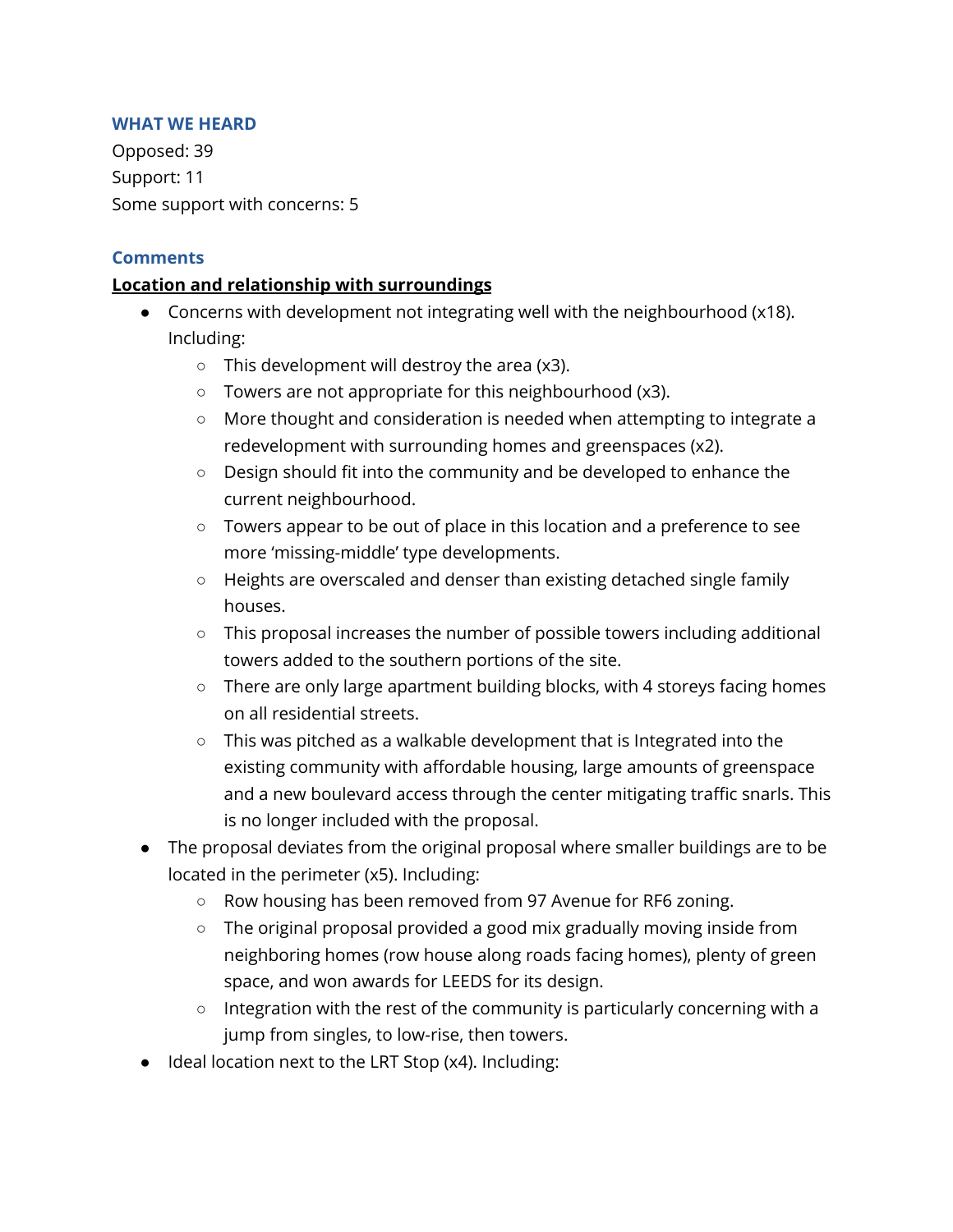- Revised DC2 component is nicely refreshed and seems reasonable for the scale of the development for the area.
- The standard zones proposed are reasonable in terms of height and intensity based on the proximity to transit.
- This transit oriented development makes the Valley Line LRT viable.
- The redevelopment proposal will fit nicely along the new LRT line and create terrific vibrancy in an already desirable area of the city.
- The development supports infill initiatives, attracts young families and discourages sprawl (x3).
- The green, safe and quiet family community in this block is being subjected to an LRT line that no one in this area even needed.
- Deviates from the Southeast Area Plan seeking to maintain the single family character of the community and to ensure future redevelopment of large multi-unit family development that is compatible with community characteristics.

## **Density**

- There is too much density proposed with this development (x5).
- Additional people in Strathearn are welcomed/supported (x4).
- $\bullet$  Unclear how much more density will be added to this development (x3).
- Housing supply is already saturated in Edmonton (x2).
- Increased population density in the form of additional mid-rises and high-rises conflicts with Strathearn's typical setting as a quiet, tight knit community of single detached housing.
- Inappropriate way to attempt to upzone potentially thousands of new units to a neighborhood.

## **Traffic and parking**

- Increased traffic congestion including limited access points to the development (x15).
- The lack of on-street parking in the community is already an issue (x4).
- Alleyways have seen an increase of dangerous speeding and in usage (x2).
- The congestion from the LRT construction has already increased the traffic on Strathearn Drive and increased road hazards for our community and our children. Additional concerns on safety are anticipated with the scale of construction of this development (x2).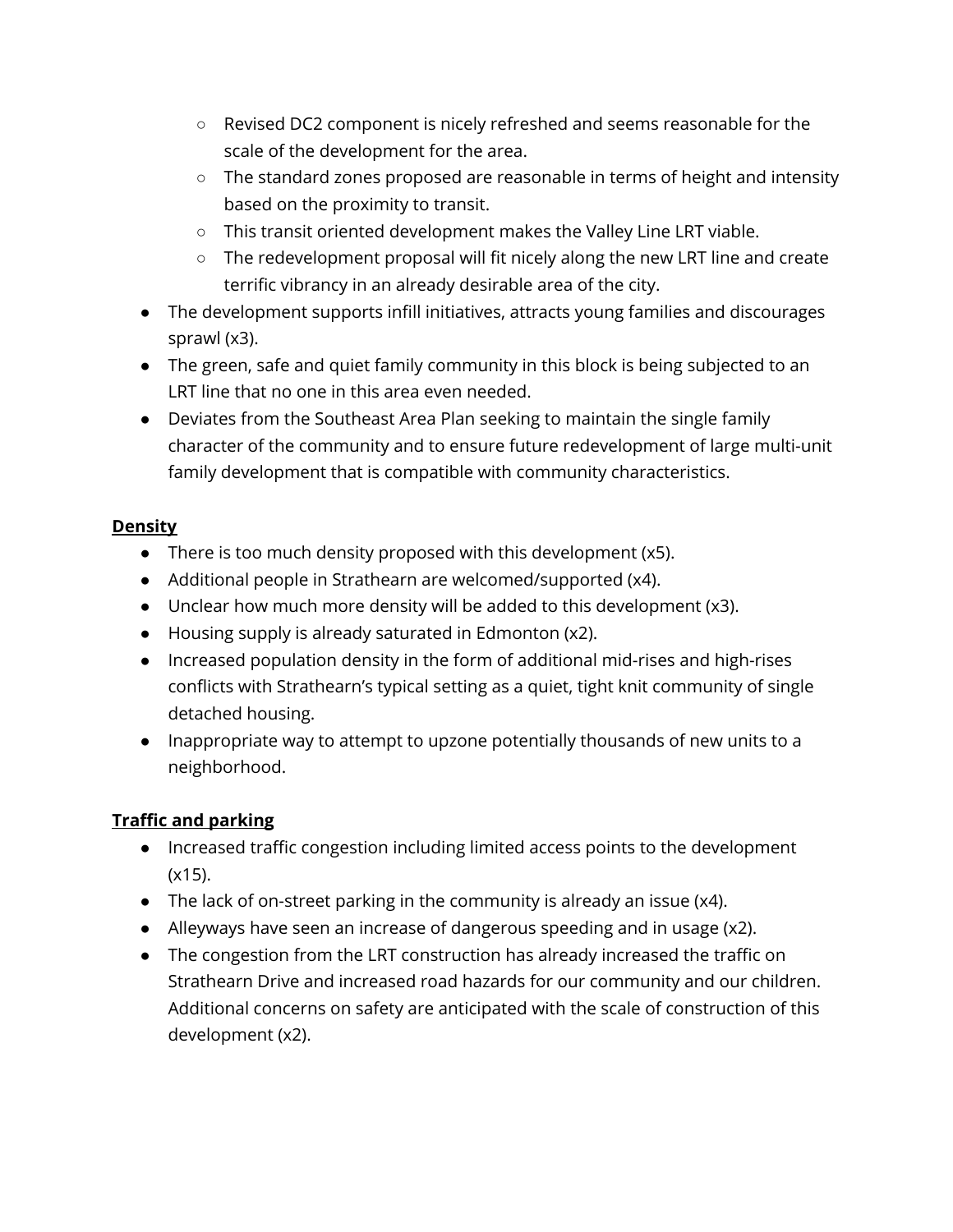- The removal of previously proposed 88 Street changes character and imposes new traffic impacts from the previously approved proposal which was supported to help resolve traffic congestion to the neighbourhood (x2).
- The streets are rather narrow, and the addition of so many new housing units will exasperate this issue exponentially.
- We've already been railroaded into having an LRT stop which has divided the community in half.
- Subsidized transit passes should be provided to the residents.

## **Greenspaces and parks**

- Concerns for the loss of parks (x13). Including:
	- The green spaces now proposed are a fraction of what was originally planned  $(x3)$ .
	- This development has removed all AP sites relying solely on the current community league and the River Valley to pick up the needs of approximately 5,000 more people.
	- This site should be equipped to provide recreation and green space for its own residents.
	- Concerns that this beautiful green nature area of Edmonton will just be another "downtown" cement pad.
	- Any zone that is parkland should remain so the new residents that live in these big developments have some park space and current residents can still enjoy parkland.
	- There is an insufficient amount of green spaces which is already problematic for Strathearn.
	- Greenways provide insufficient space for congregating or participating in activities.
- Concerns for the loss of mature trees (x7). Including:
	- Concerns that many of these beautiful old trees will be cut down in order to accomplish this development.
	- Destruction of nature to accommodate development
	- Strong desire to retain the beautiful trees with lots of green space
	- A significant number of trees were already removed to allow for the unneeded LRT construction.
	- Old elm trees are at risk of being removed.
- The greenways/linear parks are supported (x4).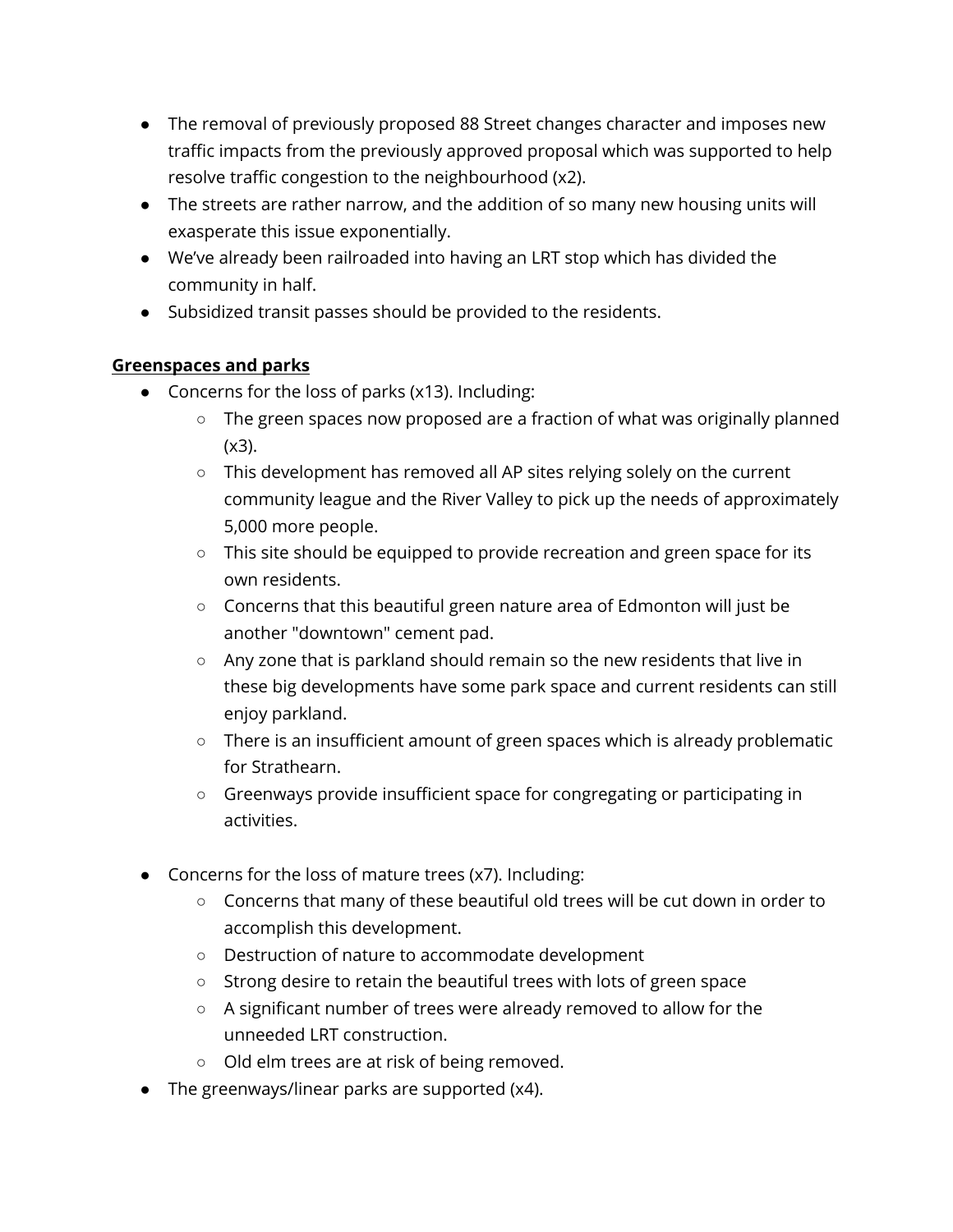- Strathearn's beautiful tree lined streets were/are one of the most amazing characteristics of this area.
- Insufficient park programming for children or seniors.

## **Socio-economics**

- Concerns related to affordability and/or the relocation of existing Strathearn Heights Apartments' residences (x10). Including:
	- $\circ$  Redevelopment replaces the site with expensive housing that is unaffordable for these current residents (x4).
	- Fear of losing families seeking more affordable choices in the suburbs (x2).
	- The redevelopment does not help the community's concerns for people who require lower rent options.
	- This will only benefit high income individuals.
	- Strathearn Heights Apartments are ideal for small families with limited income.
	- Strathearn Heights is the last affordable and safe area to live that is close to the downtown core and Whyte Avenue.
- Previous proposals included family oriented and affordable housing which have been minimized (x2).
- The development should include a higher mix of unit types to accommodate varied demographics and income levels.
- Fear of losing a quiet, family/multicultural oriented setting.
- This development promotes a transient population.
- Most cannot afford a single family home in this area.
- Unclear about supportive housing supply with this development.
- Concerns for local small businesses and the ability to afford the rents in these new buildings.

## **Design/Massing**

- Concerns on scale and shadow impacts to surrounding properties (x7).
- The mix use development is supported as part of transit-oriented design (x 5).
- The proposal deviates too much from the original design proposals (x4).
- The preference to renovate or replace aging buildings with something similar( x3).
- There are Insufficient details or concept drawings provided (x2).
- The comprehensive vision of the development has been removed with a phase by phase approach without details on what is expected. A comprehensive redesign should be conducted (x2).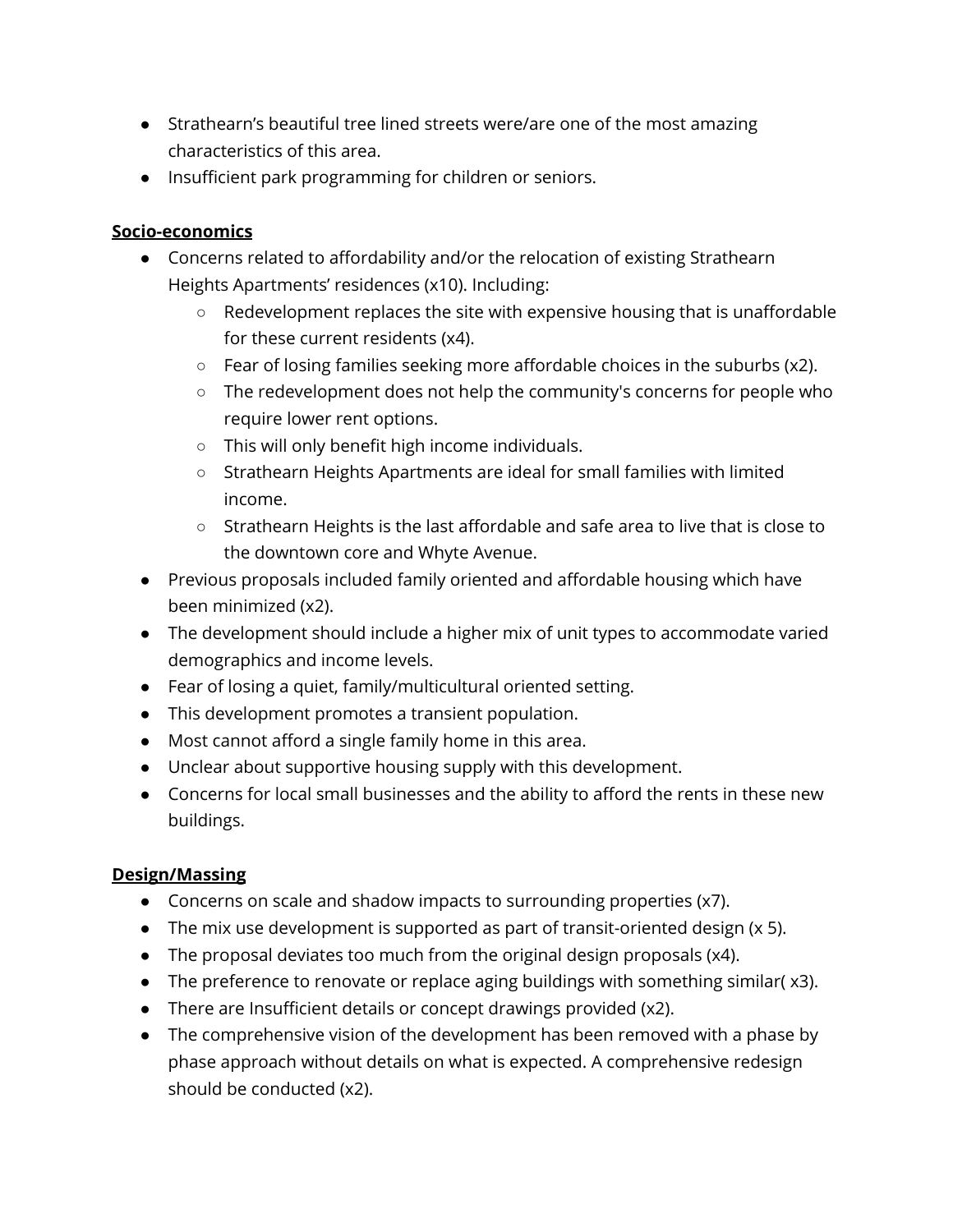- Additional commercial units are welcomed and will support local businesses.
- Artist renderings do not include LRT lines, conceptualized parking, and narrow roads.
- The proposal supports larger blocks which are not pedestrian friendly.
- This development will allow for replacement of dated apartments.

#### **Engagement:**

- Additional engagement in the form of in-person consultation is required for this application (x9).
- This engagement has not been adequate (x7). Including:
	- It seems like this is being quietly pushed through and many residents are not aware of this proposal.
	- This engagement appears more about communicating what is going to happen rather than actually consulting the residents.
	- Development has already been approved based on actual community feedback and discussion, not this underhanded attempt to push something through under the radar while in a pandemic.
	- Tenants were not notified about this rezoning.
- Strathearn heights has previously been an excellent example of meaningful community consultation and has been supportive of integrated development. I hope this can continue to be the case.

## **Opinions on the developers**

- This only benefits the owner with added flexibility, lowering their expenses, increasing their profits and does nothing for the homeowners surrounding the site (x8).
- Concern with the non-activity for this development site (x3). Including:
	- Would like to see some commitment from the owner on building on the site before going through yet another rezoning as this development is falling flat of the original concept for this community.
	- It is entirely reasonable for the City to apply time-sensitive approvals here and impose an actual development timeline for the DC2 component (at a minimum), if not the entire development area.
	- We need (a lot of) shovel-ready development to hit our infill goals, not endless up-zoning and land speculation.
- The developers are asking more than what was previously granted (x2). Including: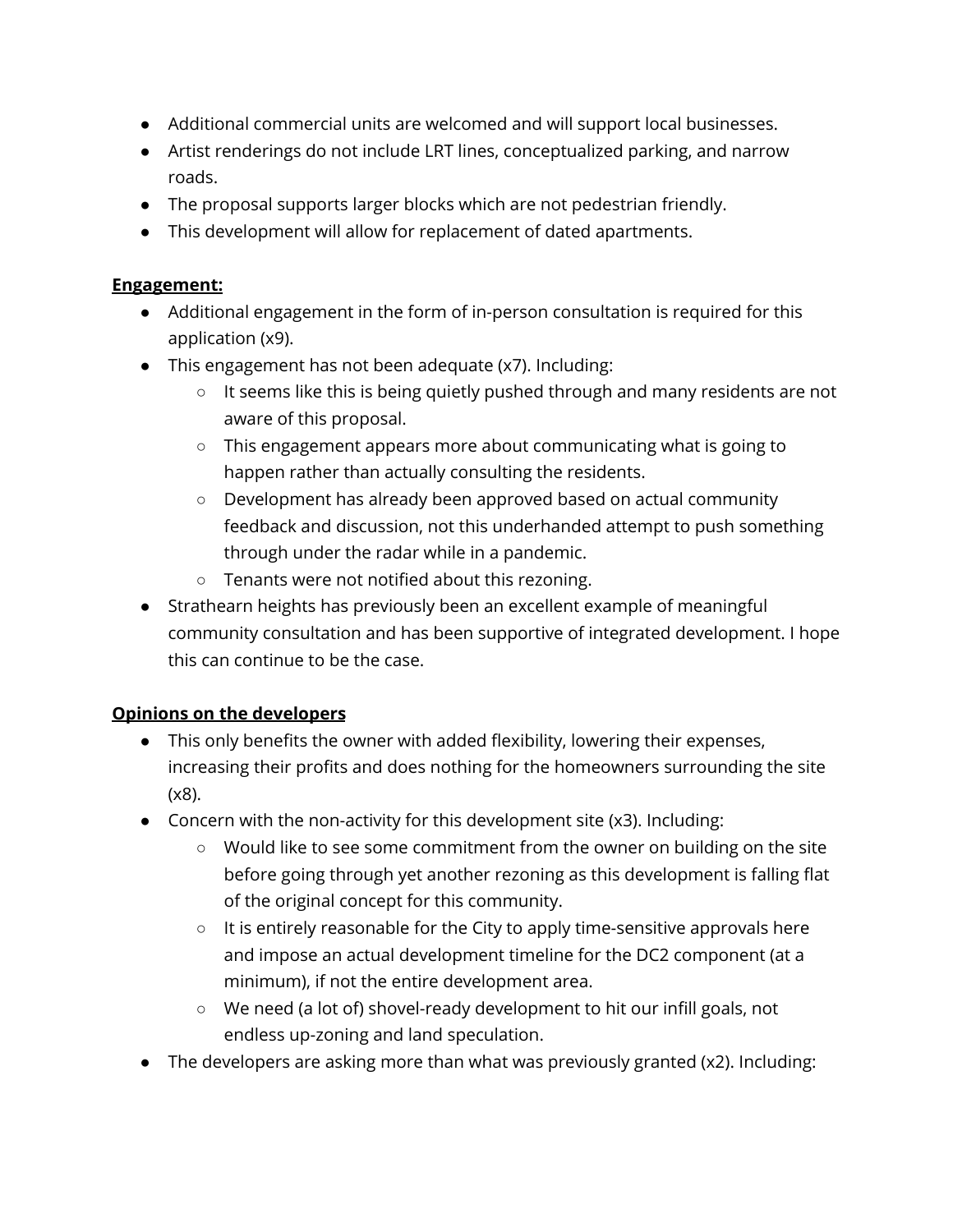○ A significant number of developments in the area have been approved previously and are coming back with changes. This completely undermines any community input they previously had taken into consideration. Examples include Holyrood Gardens, Strathearn Apartments, and the apartment on the corner of 86 Street and 95 Avenue.

## **Crime and disorder**

- Concerns for bar/neighbourhood pub use. The current one attracts unsightly activities (x2).
- The development will likely include the migration of our homeless population as the height of the new buildings will darken the streets, which in turn provides more places to hide.

## **Other**

- The project will decrease surrounding property values in the area (x2).
- Concerns over impact to the drainage system (x2).
- Strathearn needs more sustainable, eco-friendly and community-oriented projects
- All changes should be appropriately modeled and a visual comparison to the previous proposal should be done.
- Eager to see more developments like this rather than additional skinny houses.
- Eager to have the construction start ASAP.
- The proposed development will bring a lot to the area and bring more private investments in the future.
- This development will complement Holyrood and Bonny Doon redevelopments also in progress.
- Strathearn is a vibrant community that embraces tranquility with effervescence.

## **Questions & Answers**

## What is the total number of units being proposed in the latest plan? Is it still 1900? or More?

According to the applicant, the intended total number of units proposed for the entire site is approximately 1900 dwellings. The absolute total number of units have yet to be determined until the permitting stage as no maximum number of residential dwellings are mandated by the RA7, RA8 and RA9 Zones. In contrast, the RF6 area proposed along the northern edge is limited to 80 dwellings/hectare which translates to approximately 98 units within this area, while 500 units are sought within the DC2 portions near the future Strathearn LRT Stop.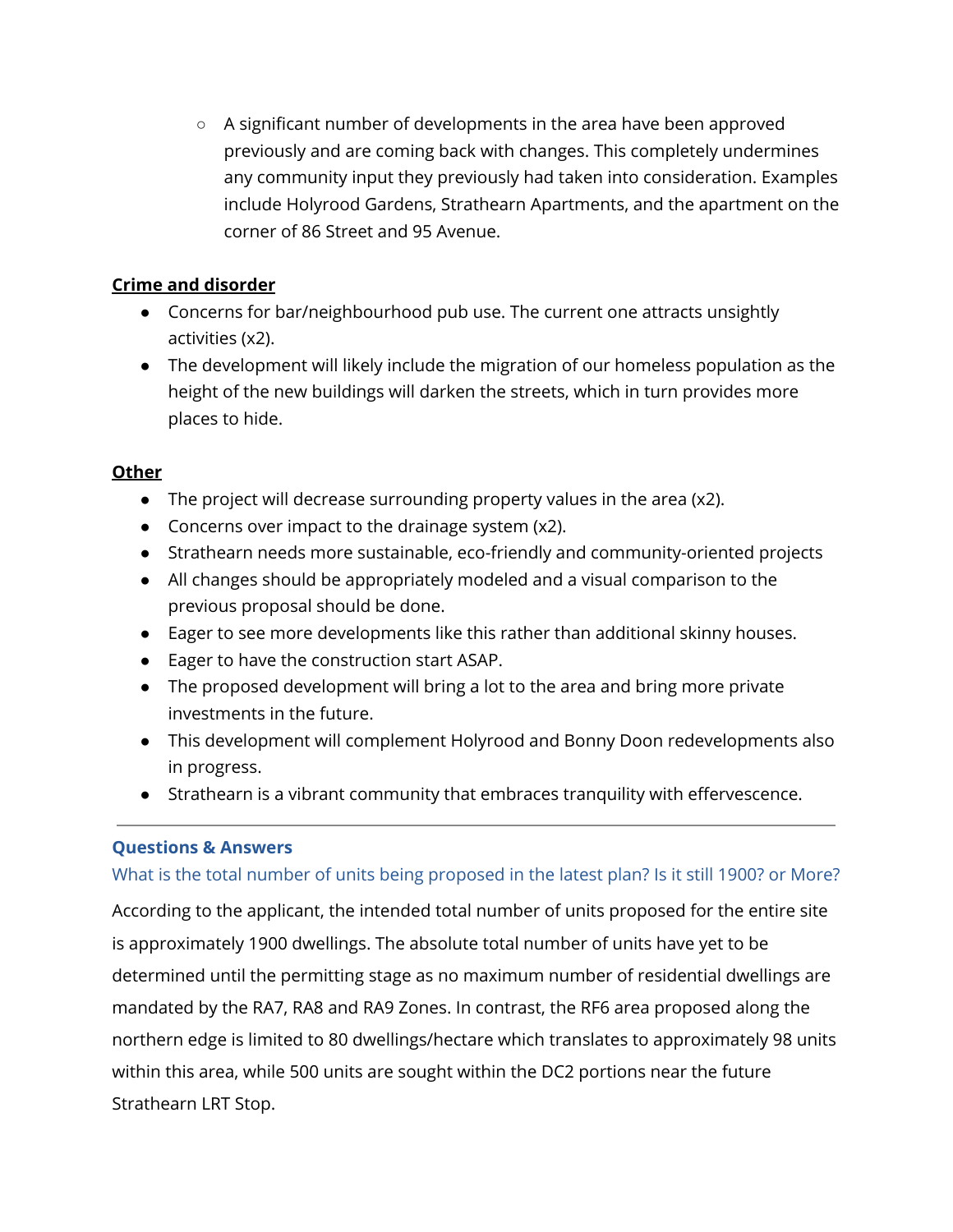A summary of the maximum residential density per zone is as follows:

- RF6: 98 Dwelling Units
- RA7: No maximum number of dwellings
- RA8: No maximum number of dwellings
- RA9: No maximum number of dwellings
- DC2: 500 Dwelling Units

It's also unclear how much greenspace is provided in the plan. There are the greenways, which I'm very happy to see remain, but there seems like there is also greenspace between buildings that is not highlighted here as such. Is that just because it's not 'public' greenspace? Clarity on this would be helpful.

The currently zoned (AP) Public Parks areas are proposed for rezoning to either RA7, RA8 and RA9 Zones. Within these areas, the applicants' intent is to introduce 'publicly accessible privately owned parks spaces' scattered throughout their site so that design and maintenance are the responsibility of the developers. These greenspaces include the linear parks/greenways, pocket parks and a proposed transit plaza and mews connections as shown on the attached open space [concept.](https://engaged.edmonton.ca/23050/widgets/93341/documents/58439) Implementation methods such as registration of public access easement and/or subdivision processes will ensure the public have access to these spaces. This proposal does not include the rezoning of Silver Heights Park which is to remain AP zoning.

## Finally, is there more detail on the transition of buildings from the houses outside the proposal, to the buildings along the perimeter of the project?

The proposed zones are [configured](https://engaged.edmonton.ca/23050/widgets/93341/documents/58436) so that the taller buildings will be located in the central (RA8, RA9 zones) and southern (DC2 zone) portions of the site and then transition to shorter buildings along the eastern and western (RA7 zone) and northern edges (RF6 zone) of the site.

A summary maximum heights per zone is as follows:

- RF6: 16m (approximately 4 storeys)
- RA7: 16m (approximately 4 storeys)
- RA8: 23m (approximately 6 storeys)
- RA9: 60m (approximately 15 storeys)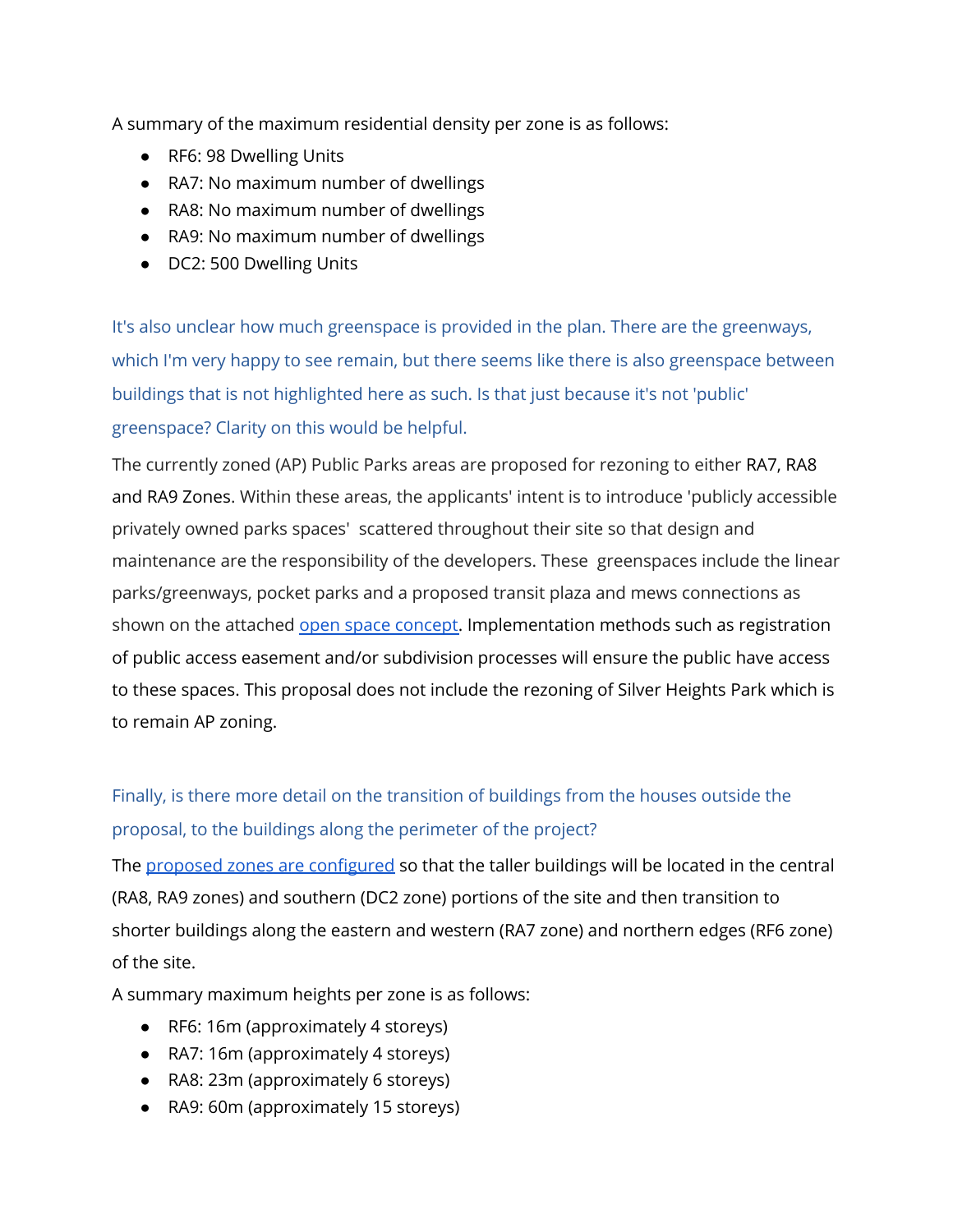● DC2: 81m (approximately 20 storeys)

The shadow study considered 3 cases: summer solstice, spring and autumn equinox. Why wasn't the winter solstice included? It's suspiciously absent since that is the critical case for property owners north of the proposed development. Studies of previous proposed site massing, with 27-story towers, indicated that several properties along Strathearn Drive would receive no direct sun for a dozen days around the solstice.

Thank you for your question and for identifying the incomplete sun-shadow impact assessment. A request of the applicant to include the shadow impacts during the winter solstice has been made, and an updated Urban Design Brief will be posted on this webpage upon receipt. Update (June 29, 2021): The updated urban design brief and sun shadows study has now been posted on the [Strathearn](https://engaged.edmonton.ca/strathearnheights?tool=qanda#tool_tab) Heights TOD Engaged Edmonton Webpage.

#### **Web Page Visitor Definitions**

#### Aware

An aware visitor, or a visitor that we consider to be 'aware', has made one single visit to the page, but not clicked any further than the main page.

#### Informed

An informed visitor has taken the 'next step' from being aware and clicked on something. We now consider the visitor to be informed about the project. This is done because a click suggests interest in the project.

#### Engaged

Every visitor that contributes on the page, either by asking questions or leaving a comment, is considered to be 'engaged'.

Engaged and informed are subsets of aware. That means that every engaged visitor is also always informed AND aware. In other words, a visitor cannot be engaged without also being informed AND aware. At the same time, an informed visitor is also always aware.

#### **Next Steps**